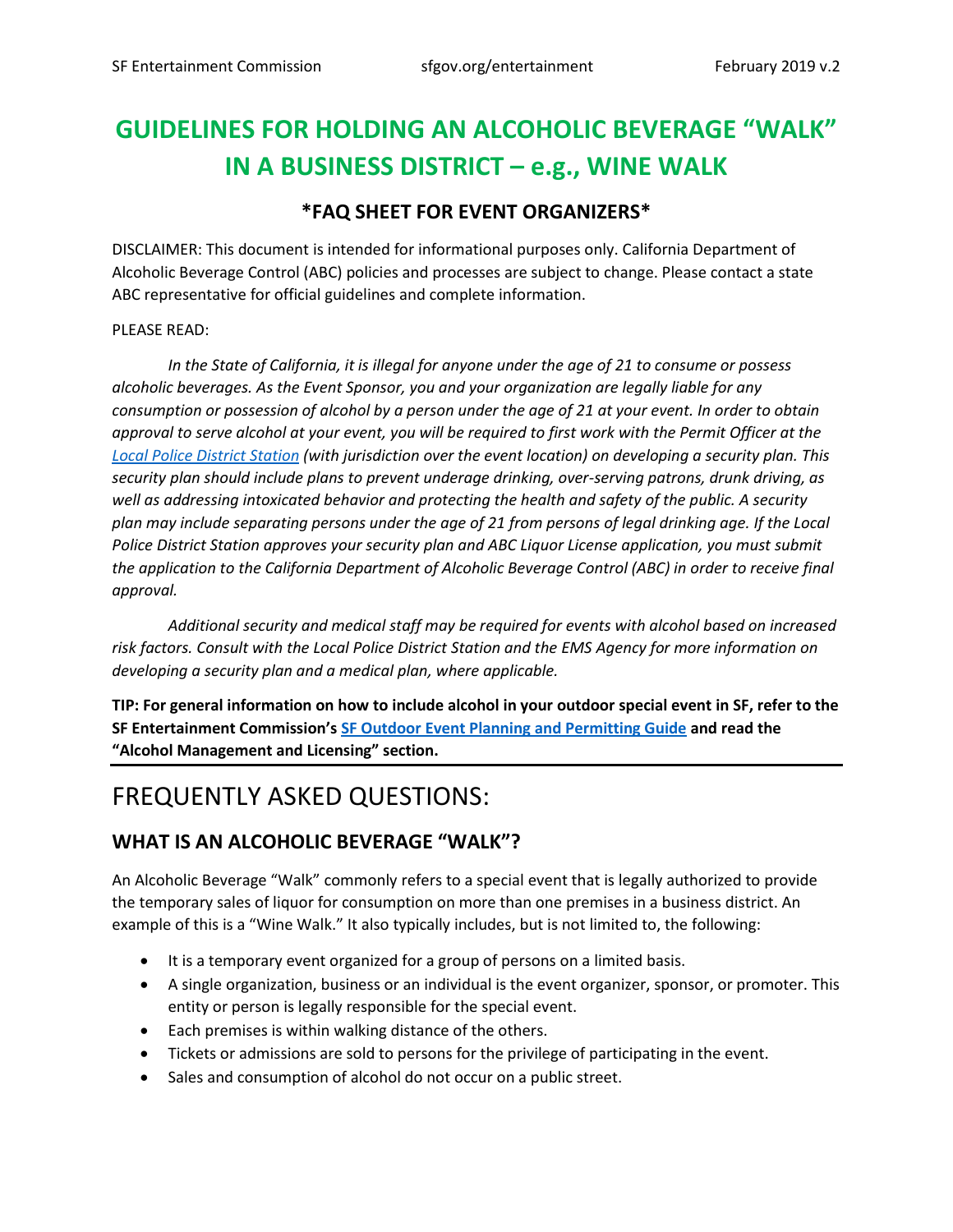### **WHAT ARE THE RULES FOR PROVIDING TEMPORARY SALES OF ALCOHOLIC BEVERAGES?**

**The event organizer and license holder are responsible for complying with ALL state and local rules and conditions related to the temporary sales of alcoholic beverages. To read the State of California rules and conditions for each ABC license[, click here.](https://www.abc.ca.gov/Forms/PDFSpc.html) Consult with the [Local Police District Station](http://sanfranciscopolice.org/police-district-maps) (with jurisdiction over the event location) for local rules and conditions.**

Here is a *partial list* of the rules:

- Each premises is a specific, clearly defined area where the license holder confines their sales, services and consumption of alcoholic beverages. This area must be under their supervision and control at all times during the event.
- No in's and out's are allowed. In other words, do not allow anyone to bring their own alcoholic beverages into a licensed premises. AND do not allow anyone to bring alcoholic beverages outside the licensed premises.
- No one is allowed to give away alcohol freely. An orderly ticket-taking system must be in place during the event on each premises, subject to ABC approval. Create a system where 1) each person age 21 and older may receive the ticket in one area, and then 2) the person may redeem this same ticket in another separate area to consume the alcohol.

**CITY HEALTH PERMIT REQUIRED:** A **[Temporary Event Health Permit](https://www.sfdph.org/dph/eh/food/permits/permitspecevents.asp)** from the SF Dept. of Public Health is also required for serving food and/or beverage to the public.

### **I AM A NON-PROFIT ORGANIZATION AND THE EVENT ORGANIZER. WHICH SPECIAL EVENT LIQUOR LICENSE IS APPROPRIATE FOR MY EVENT?**

- A **Daily General License [\(ABC Form 221\)](https://www.abc.ca.gov/Forms/PDFSpc.html) or a Special Daily License [\(ABC Form 221\)](https://www.abc.ca.gov/Forms/PDFSpc.html)** would be appropriate. Refer to the ["Alcohol Management & Licensing"](https://sfgov.org/entertainment/sf-outdoor-event-planning-and-permitting-guide) section to determine which specific type of license would be appropriate based on your organization type and plans.
- The non-profit organization submits an ABC Form 221 application *for each premises* participating in the event.
- If the license has been approved by ABC, then the non-profit organization (license holder):
	- $\circ$  maintains legal responsibility for the alcohol beverages and its regulation at the event.
	- $\circ$  is allowed to purchase the liquor from any ABC licensed retailer (e.g., grocery store, Costco).
	- $\circ$  may serve the alcohol on their own, or they may hire another person to provide labor. Age restrictions apply for bartending or serving alcohol; refer to the "[Alcohol](https://sfgov.org/entertainment/sf-outdoor-event-planning-and-permitting-guide)  [Management & Licensing"](https://sfgov.org/entertainment/sf-outdoor-event-planning-and-permitting-guide) section for more info.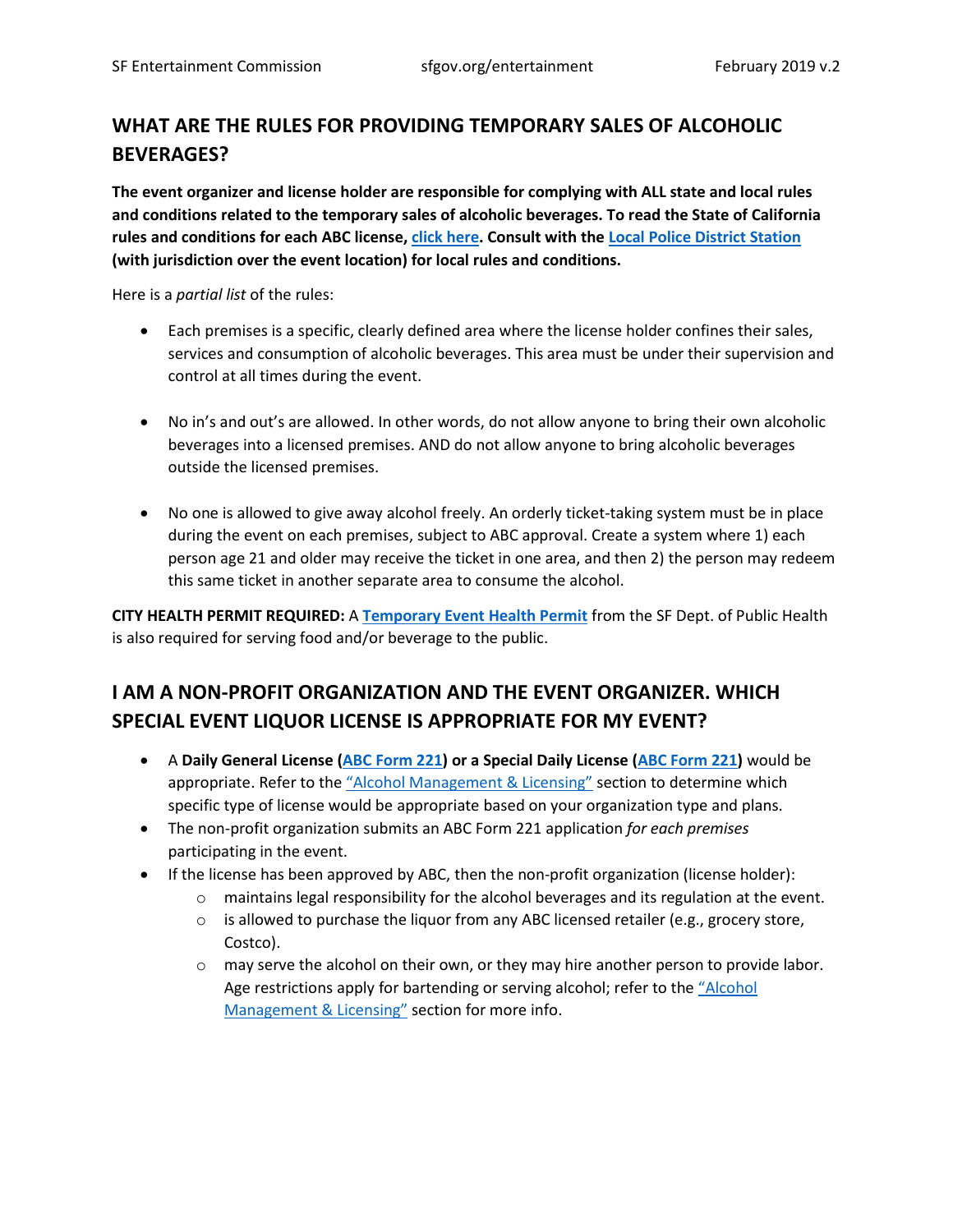## **I AM A FOR-PROFIT BUSINESS/INDIVIDUAL AND THE EVENT ORGANIZER. WHICH SPECIAL EVENT LIQUOR LICENSE IS APPROPRIATE FOR MY EVENT**?

- You are allowed to hire a company that *already holds* an ABC Caterer's Liquor Permit (Type 58). Once selected, that hired company (caterer) is then responsible for obtaining the **ABC Catering Authorization (ABC Form 218)** for the special event.
- The hired caterer submits a Catering Authorization (ABC Form 218) *for each premises* participating in the event.
- If the Catering Authorization has been approved by the ABC, then the Type 58 permit holder (caterer):
	- $\circ$  maintains legal responsibility for the alcohol beverages and its regulation at the event.
	- o is authorized to purchase the alcohol from an ABC licensed wholesaler.
	- o is authorized to serve the alcohol at the event.

Things to remember:

- 1. Some holders of a Type 58 Caterer's Liquor Permit are not authorized to sell all types of alcoholic beverages (i.e., beer, wine, or distilled spirits). For example, some are restricted to selling only beer or wine. Confirm with the Type 58 permit holder what type of alcohol they are authorized to sell.
- 2. A Type 58 caterer cannot hire or cater— itself for its own event. The Type 58 caterer must always have a client in order to serve or sell alcohol. This may come up if your event takes place at a restaurant or bar that also holds a Type 58 Caterer's Liquor Permit.

# **CAN I USE A BAR OR A RESTAURANT THAT ALREADY HAS A "PERMANENT" LIQUOR LICENSE AS A PART OF THE EVENT TO OFFER ALCOHOL?**

Yes, however that premise would need to *temporarily surrender* their "permanent" liquor license for the duration of the event. Part of the premises can be surrendered (i.e., specific room or area) for the event – in this case, the specific area must have a separate physical threshold from the rest of the premises, and this separated area must be indicated on the event diagram. Each surrendering license holder must fill out **[ABC Form 231](https://www.abc.ca.gov/Forms/PDFSpc.html)**.

 *Important:* A participating premises must abide by its permanent liquor license identity. For example, if a premises already holds a Type 42 or Type 48 License —where no one under age 21 is allowed—then surrendering its license for the event means that the premises must still abide by the noone-under-21 rule.

# **I PLAN TO SELL THE TICKETS TO THE "WALK" AND WILL ASK OTHER VENUES TO SERVE THE ALCOHOL. DO I STILL NEED TO APPLY FOR A LICENSE?**

Yes. If you are selling people tickets for the privilege of participating in the event, then technically you are selling alcohol, and you will need an ABC Special Event Liquor License. See above to identify what type of license would be appropriate.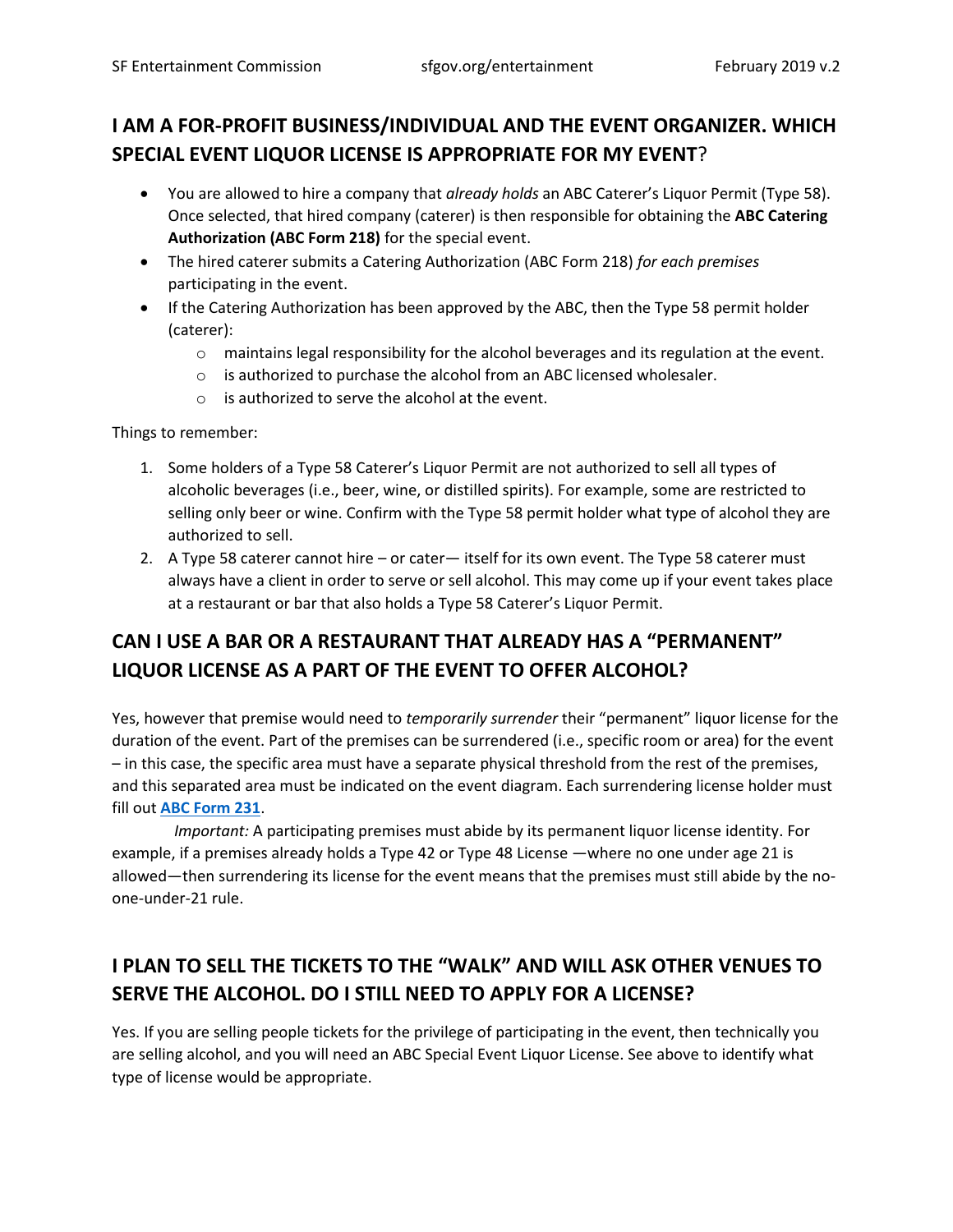### **WHAT ARE THE STEPS TO APPLYING FOR AN ABC SPECIAL EVENT LIQUOR LICENSE?**

Submit th[e State ABC Special Event Liquor License](https://www.abc.ca.gov/Forms/PDFSpc.html) application(s), event security plan, event diagram:

FIRST: To the Permit Officer at the [SFPD Local District Station](http://sanfranciscopolice.org/police-district-maps) for initial decision.

SECOND: If approved by the Local Police District Station, then submit the ABC application(s), detailed map, and event layout showing alcohol dispensing points to the CA Department of Alcoholic Beverage Control (ABC), San Francisco Office, 33 New Montgomery St., Suite 1230, TEL 415-356-6500. The original signed application is due to the ABC office between 30 and 10 days prior to the event. Issuance of the license may be subject to conditions relating to the sales, service, and consumption of alcoholic beverages. If conditions are imposed, a representative of the organization may be required to come into the ABC office to sign them.

Issuance of the license may be subject to conditions relating to the sales, service and consumption of alcoholic beverages. If conditions are imposed, a representative of the organization may be required to come into the State of California ABC to sign them.

**CITY HEALTH PERMIT REQUIRED:** A **[Temporary Event Health Permit](https://www.sfdph.org/dph/eh/food/permits/permitspecevents.asp)** from the SF Dept. of Public Health is also required for serving food and/or beverage to the public.

#### **DO I NEED OTHER PERMITS?**

In addition to obtaining the **ABC Special Event Liquor License**, the **Local Police District Station approval**, and the **SFDPH Temporary Event Health Permit**, you may also be required to obtain these City permits or approvals, where applicable:

#### INDOOR ENTERTAINMENT

Relevant Department[: SF Entertainment Commission,](http://www.sfgov.org/entertainment) 415-554-5706

A **[One Time Indoor Entertainment Permit](https://sfgov.org/entertainment/permit-applications)** is required for an indoor event that provides Entertainment on a limited basis at an establishment that does not already hold a Place of Entertainment Permit or Limited Live Performance Permit; and is not a private residence.

#### PLACE OF ASSEMBLY

Relevant Department[: SF Fire Department,](https://sf-fire.org/division-fire-prevention-and-investigation) 415-558-3300

A **temporary or permanent Place of Assembly Permit** for each event space is required from the SF Fire Department's Bureau of Fire Prevention. NOTE: if your event space is 49 or under capacity, please first contact the SF Entertainment Commission for advisement.

EVENTS ON OR ADJACENT TO RECREATION & PARK PROPERTY: If you are planning an event on – or adjacent to – SF Recreation & Park Department property, you will need to apply for a special event permit from the [SF Recreation & Park Department](https://sfrecpark.org/permits-and-reservations/special-events/) – Permits & Reservations Division.

(continued on next page)